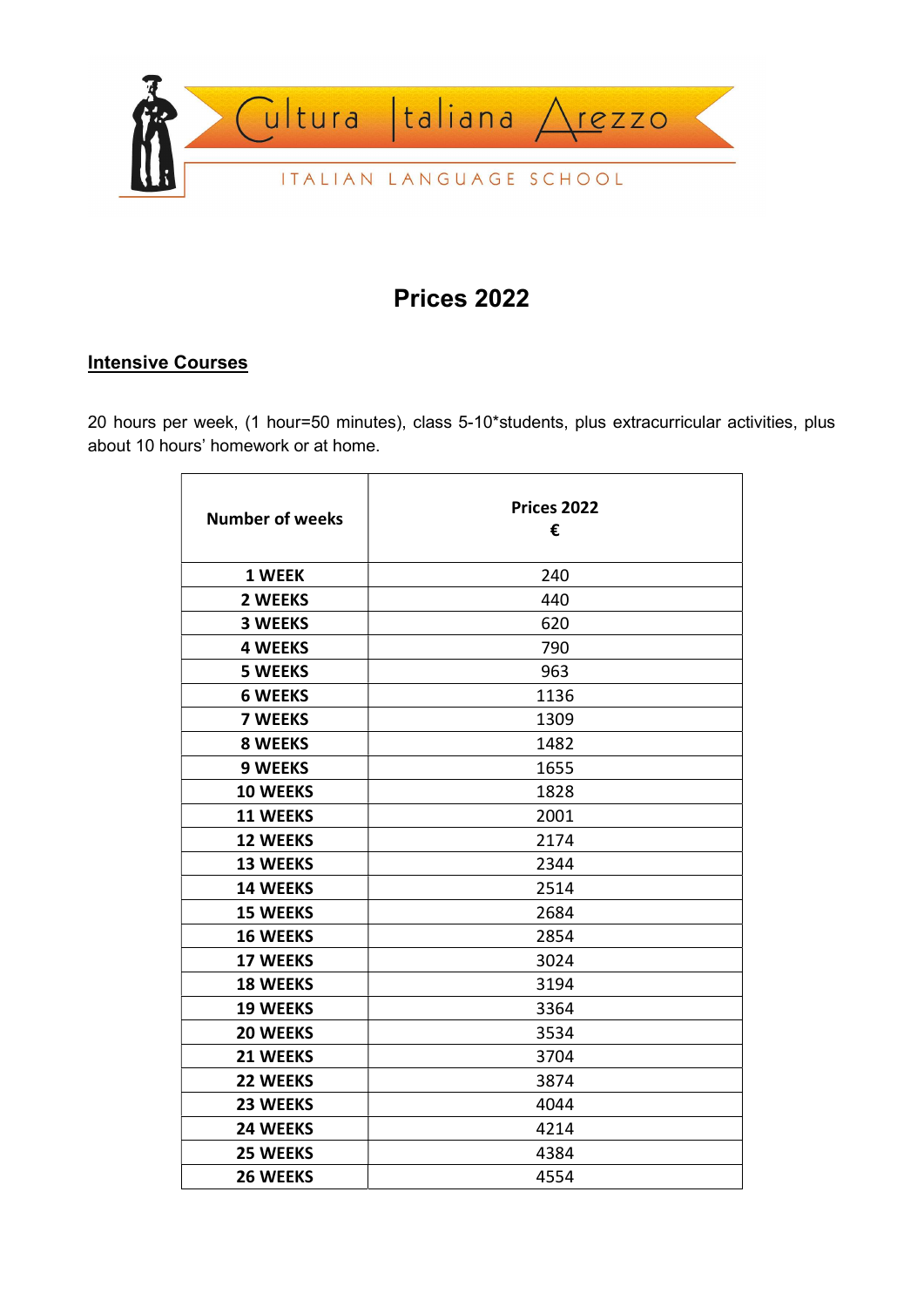

| <b>Number of weeks</b> | <b>Prices 2022</b><br>€ |
|------------------------|-------------------------|
| <b>27 WEEKS</b>        | 4724                    |
| 28 WEEKS               | 4894                    |
| 29 WEEKS               | 5064                    |
| <b>30 WEEKS</b>        | 5234                    |
| 31 WEEKS               | 5404                    |
| <b>32 WEEKS</b>        | 5574                    |
| 33 WEEKS               | 5744                    |
| <b>34 WEEKS</b>        | 5914                    |
| <b>35 WEEKS</b>        | 6084                    |
| <b>36 WEEKS</b>        | 6254                    |
| <b>37 WEEKS</b>        | 6424                    |
| <b>38 WEEKS</b>        | 6594                    |
| 39 WEEKS               | 6764                    |
| <b>40 WEEKS</b>        | 6934                    |
| <b>41 WEEKS</b>        | 7104                    |
| <b>42 WEEKS</b>        | 7274                    |
| <b>43 WEEKS</b>        | 7444                    |
| <b>44 WEEKS</b>        | 7614                    |
| <b>45 WEEKS</b>        | 7784                    |
| <b>46 WEEKS</b>        | 7954                    |
| <b>47 WEEKS</b>        | 8124                    |
| <b>48 WEEKS</b>        | 8294                    |
| <b>49 WEEKS</b>        | 8464                    |
| <b>50 WEEKS</b>        | 8634                    |
| 51 WEEKS               | 8804                    |
| <b>52 WEEKS</b>        | 8974                    |

\*In case of groups with less than 5 people, the number of hours will be reduced as follow:

- 3-4 people: three hours a day
- 2 people: two and a half hours a day
- 1 person : one hour and a half a day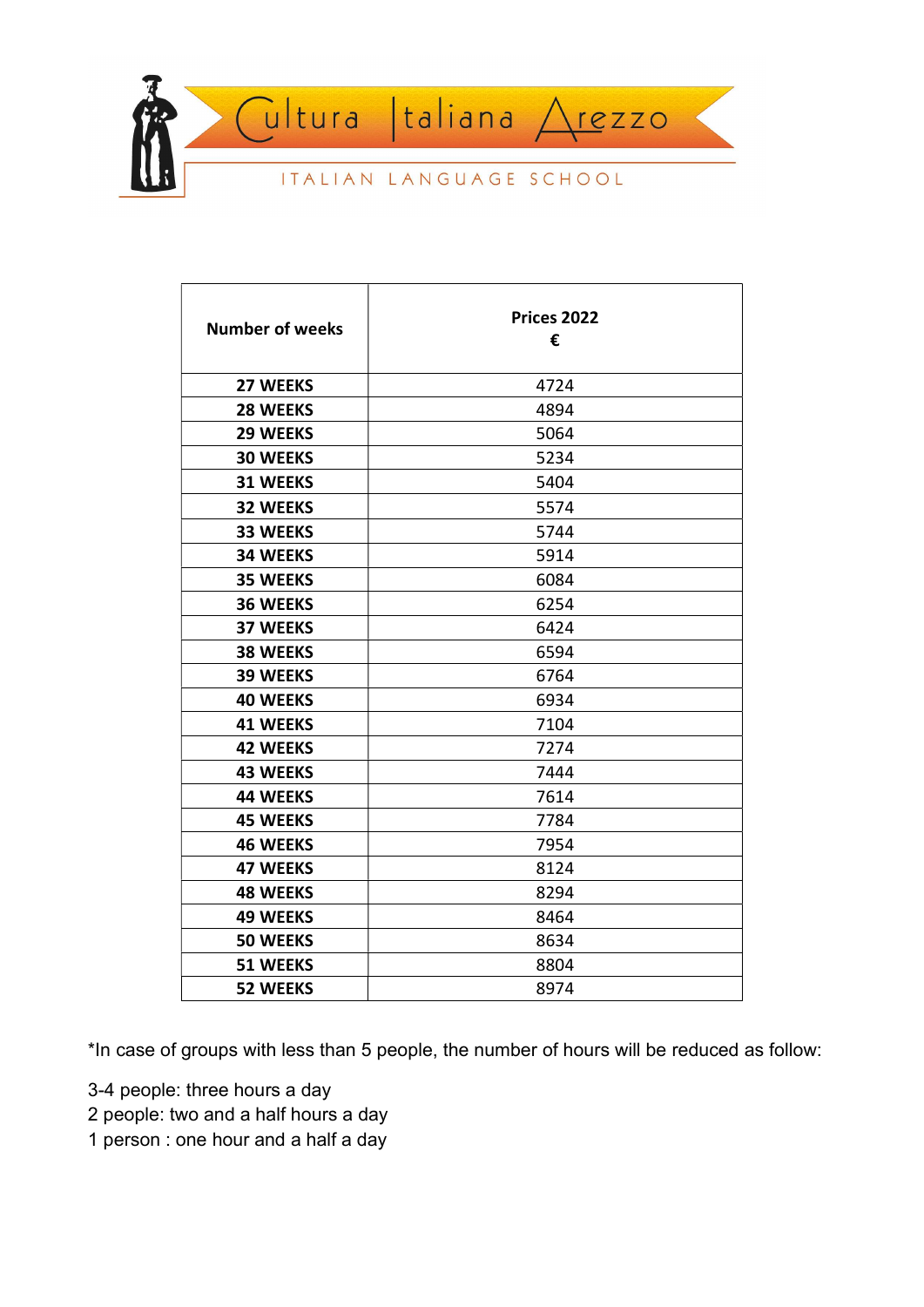

## Intensive course + private lessons

1 WEEK: € 390 (intensive course + 5 hours private lessons)

2 WEEKS: € 719 (intensive course + 10 hours private lessons)